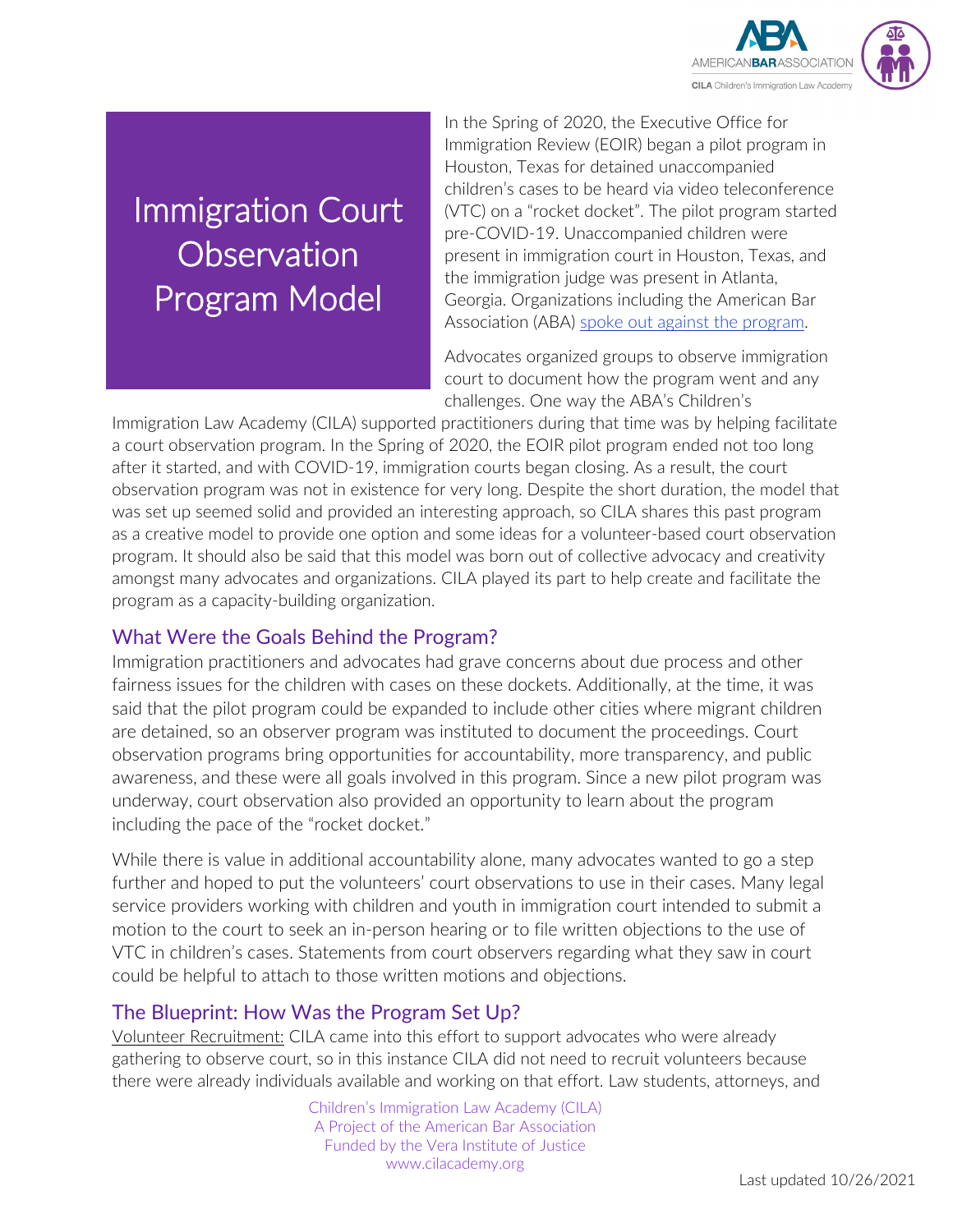concerned citizens participated in court observation efforts in both Houston and in Atlanta. Organizers maintained shared spreadsheets to help balance observation days.

Data Collection: CILA created a webpage<sup>[1](#page-1-0)</sup> on CILA's website to provide information for court observers. A screenshot of part of the webpage is shown below. The webpage hosted key documents for court observers and a place to upload documents after they observed court.



Volunteer Resources & Instructions: CILA provided several documents on our webpage for volunteers including instructions and an observation notes sheet to help those who were not familiar with immigration court, so that they could still effectively observe court and take notes regarding what they observed. We provide a link to access these documents on the next page to assist you and to serve as examples. CILA provided the following documents:

- 1. *Instructions: Detained Unaccompanied Children – VTC Court Observation:* The instructions sheet provided a lot of helpful information including explaining the context of the court observation program, general information about detained unaccompanied children's dockets, the purpose of court observation, issues to look for during observation, and key terms that may be heard in immigration court.
- 2. *Notes Sheets: Detained Unaccompanied Children – VTC Court Observation:* CILA provided notes sheets that volunteers could print in advance of observing court, so that they could fill in information that would be helpful to track. The notes sheet provided areas to draw or mark where everyone was seated in immigration court and to include notes regarding group hearings and individual hearings.
- 3. *Helpful Descriptors for Observing and Creating a Record: VTC "Rocket Docket" for Children in ORR Custody:* This resource was originally designed for advocates at legal service providers, but it also provides helpful information for court observers to remind them to observe youth's body language and issues that can arise during VTC hearings.
- 4. *Instructions: General – Statement of Court Observer:* Fillable PDF with instructions and a template for a statement regarding observations regarding what the volunteer observed in court on a particular day.

<span id="page-1-0"></span> $1$  The webpage has since been taken down because the program is not active.

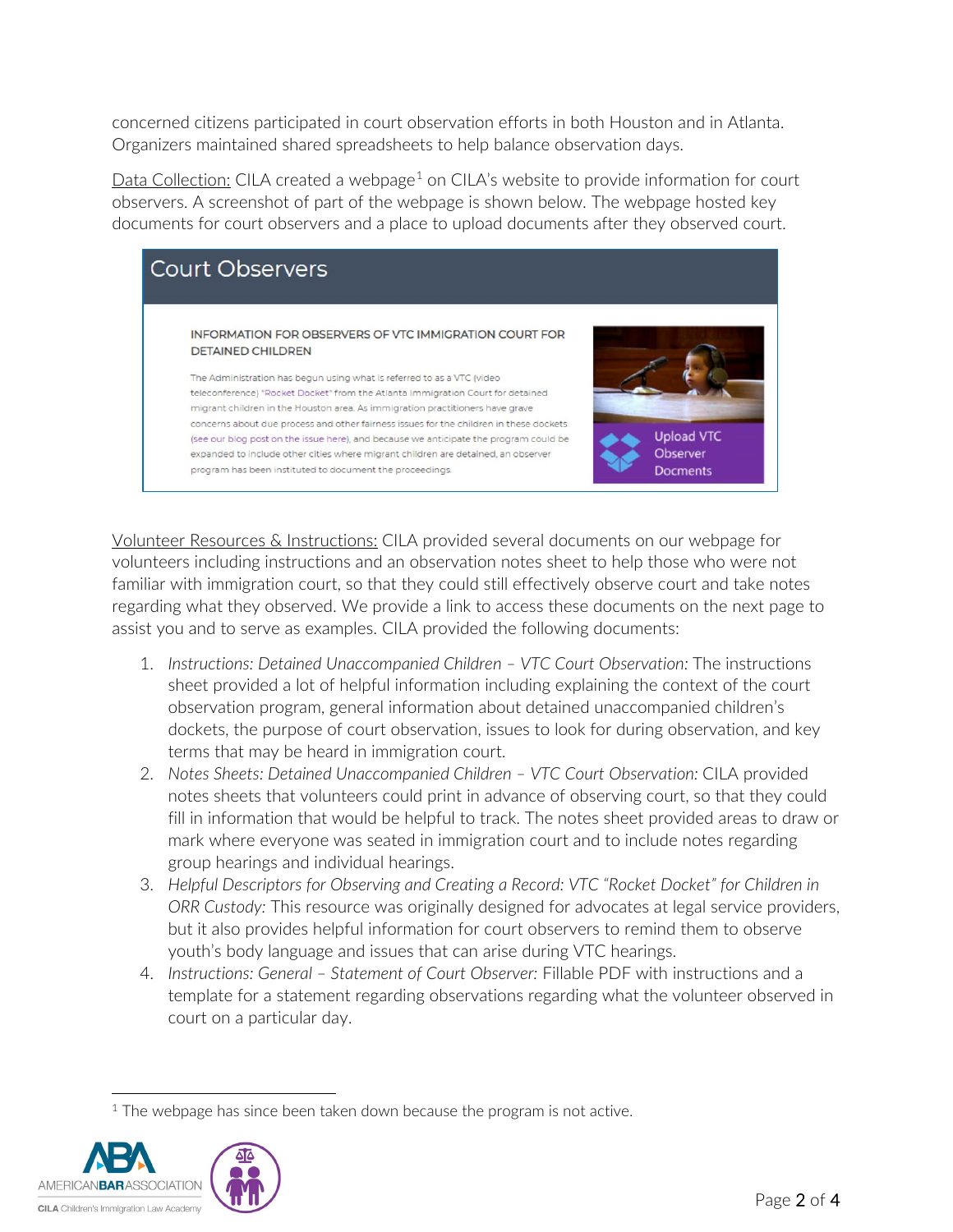5. *Instructions: Specific Case – Statement of Court Observer:* Fillable PDF with instructions and a template for a statement regarding a particular case that the volunteer observed.

Facilitation: Following court, volunteers were asked to upload court observation notes and a general statement detailing what they observed that day in immigration court to CILA's webpage. Volunteers could also upload an individual statement(s) regarding a particular case(s) they observed.

Legal service providers could contact CILA regarding a particular date that they were in court with a child client and ask whether there were any statements from court observers that related, and CILA could provide that information, if applicable.

## What Made this Court Observation Model Unique?

This particular court observation model was unique in that CILA worked to connect the volunteer court observer's findings and observations to have a real-life impact on a particular case. The benefits extended beyond learning about the system generally or on a macro level. Many court observation programs may end in a summary report, or with a better understanding of the rhythms of a particular court or judge, or with volunteer statements providing anecdotes of their experience—all valuable end results. Yet this program had the potential to do that in addition to helping individual children's cases. The setup provided a greater potential benefit and impact.

#### How Can this Model be Replicated?

- (1) Determine project goals and needs for the court observation program. What end results are you hoping for?
- (2) Build-out a webpage to host information for court observer volunteers and include a link where documents can be downloaded. For example, CILA included the webpage on our organization's website. CILA created a survey using Qualtrics for volunteers to include their first and last name and to download their documents.
- (3) Determine your internal filing system for how you will save incoming documents from volunteer court observers. For example, you can save information based on the date court was observed with sub-folders per volunteer.
- (4) Create documents that you can give to court observer volunteers. Include these on the webpage you created. CILA created several documents detailed above and included in the [link](https://www.dropbox.com/sh/mmipmypb0h8xcdu/AABC-avnKlFUx10P9KA7rtKTa?dl=0) provided here as examples. Determine what documents you need such as an instructions sheet and a court observation note sheet. For instance, depending on the experience level of the volunteers involved, it may be necessary to provide a terms sheet or basics of what to expect. Alternatively, a recorded video training may assist volunteers get acquainted with the court observation program and what to expect.
- (5) Ensure all parties involved know the system that is being used in the court observation program, so it can work effectively.